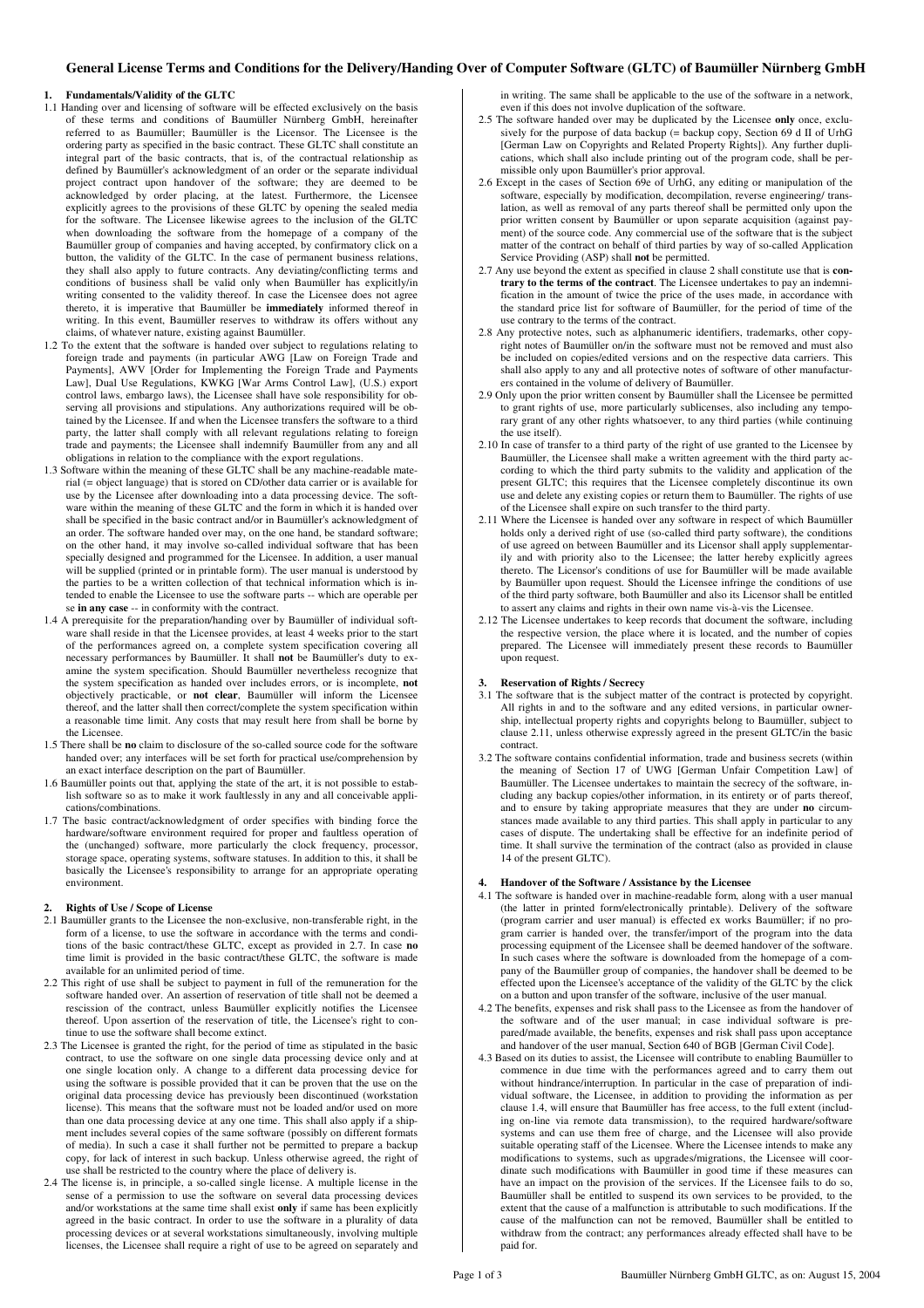### **5. Extent of Delivery and Delivery Time**

- 5.1 For the type and extent of the handing over of software, the order/basic contract acknowledged in writing shall be solely authoritative. The software documentation/the user manual shall be supplied in German and in printed/printable form. The software was checked at an appropriate point in time prior to delivery/handover, using an up-to-date antivirus program. The result of this check was **negative** as regards an indication of any functional defects. The **time limits** for the preparation/handover/import of individual software will be reasonably extended if the final version of the system specification or the other documents/information required for the preparation of the software are not received by Baumüller in a timely fashion prior to the commencement of the provision of the services, in particular if the system specification needs to be corrected by the Licensee because of errors.
- 5.2 (Minor) technical changes/improvements shall be permitted until dispatch/handover of the software. More particularly, such technical changes shall be permissible which could not be foreseen at the time of formation of the contract and which do not have any negative effects on the scope of services agreed upon. The delivery times shall be apparent from the arrangements between the contracting parties and shall be approximate. Compliance therewith by Baumüller shall require that all commercial/technical issues have been clarified between the parties to the contract and that the Licensee has fulfilled all obligations incumbent on it; where this is **not** the case, the delivery time shall be reasonably extended. This shall **not** apply to the extent that Baumüller is responsible for the delay.
- 5.3 Compliance with the term of delivery/performance shall be subject to correct/timely self-delivery. In case any of Baumüller's suppliers do not effect performances on time, Baumüller shall be correspondingly released from compliance with the period of delivery to the extent that Baumüller duly placed its order(s).
- 5.4 The term of delivery shall be deemed complied with if and when the software has left Baumüller's works or upon notification of readiness for shipping/acceptance. In cases where the software is downloaded, Baumüller shall not be required to comply with any terms of delivery. If shipping/transfer/acceptance/taking delivery of the software is delayed for reasons for which the Licensee is responsible, the Licensee shall be charged the costs that have arisen due to the delay, starting one month from notification of readiness for shipping and acceptance.
- 5.5 Where non-observance of the term of delivery is caused by force majeure (in particular riot/war/terrorist attacks, strike, lockout) or other events that are beyond Baumüller's control, the time for delivery shall be reasonably **extended** at least by the period of time until the (operational) disruption has been removed. Baumüller shall inform the Licensee of the commencement and cessation of such disruptions without undue delay. In case of lasting disruptions resulting as a consequence of any of the aforementioned reasons, or in case that Baumüller is not supplied by its suppliers without any fault on the part of Baumüller, Baumüller shall further have the right to withdraw from the contract in full or in part; in such cases of non-availability of the service, Baumüller shall give notice thereof without delay. If Baumüller withdraws from the contract in such case, any services already received in performance of the contract shall be mutually restored without delay. Any claims for compensation for the benefit of the Licensee arising from the above-mentioned facts and circumstances shall be excluded, unless otherwise provided in clauses 8, 10, 11.
- 5.6 The Licensee may withdraw from the contract **without** setting a time limit if it becomes finally impossible for Baumüller to provide the entirety of the services prior to the passing of the risk. The Licensee may furthermore withdraw from the contract if, in connection with an order, execution of part of the delivery becomes impossible and the Licensee has a legitimate interest in rejecting the partial delivery. Where this is not the case, the Licensee shall pay the contract price attributable to the partial delivery. The same shall apply in case of inability to perform. Clauses 8, 10, 11 shall apply supplementarily. There shall be no claims in excess thereof. If impossibility or inability occurs during default of acceptance on the part of the Licensee, or if the Licensee is solely, or to a major extent, responsible for such circumstances, the Licensee shall remain under an obligation to pay the consideration.
- 5.7 If Baumüller is in default and the Licensee incurs a loss resulting here from and caused thereby, the Licensee shall be entitled to claim a lump sum compensation for default, which shall amount to 0.5% for each complete week of the delay, but to no more than a total of 5% of the value of that part of the overall delivery which can not be utilized in time or as provided for by the contract as a result of the delay. If Baumüller is in default and the Licensee grants to Baumüller a reasonable term for performance, taking into account the legal exceptional cases, and if such term is **not** complied with, the Licensee shall be entitled to rescind the contract within the scope of the legal provisions. Both claims for damages by the Licensee on the ground of a delay in the delivery and claims for damages in lieu of performance which exceed the limits mentioned herein shall be excluded in all cases of delayed delivery, even upon expiration of any time limit that may have been given to Baumüller for delivery/performance, with due regard to the restrictions as per clauses 8, 10, 11.
- 5.8 Partial deliveries/performances shall be permissible, in particular in the case of individual software handed over, and shall be paid according to their value as invoiced.

# **6. Passing of Risk, Acceptance of Individual Software**

- 6.1 In respect of standard software, the risk shall pass to the Licensee as soon as the software has left the works of Baumüller or the download/transfer/import, inclusive of the supply of the user manual, has been completed, even when partial deliveries are made or Baumüller has agreed to provide further services, e.g., assumption of the shipping costs or delivery. If shipping/transfer/acceptance is delayed or omitted as a result of circumstances for which Baumüller is **not** responsible, the risk shall pass to the Licensee as from the date of notification of readiness for shipping/import. If and to the extent that acceptance is to be effected, the latter shall be authoritative for the moment in time of the passing of the risk.
- 6.2 In the case of individual software, acceptance must be carried out immediately by the acceptance date agreed on, alternatively, upon notification by Baumüller of

readiness for acceptance; the risk shall pass thereupon, provided that the user manual has been handed over. The Licensee must not refuse acceptance in the case of a defect that is **not** material. If the Licensee fails to accept the software within a reasonable time limit specified by Baumüller although the Licensee is obligated to do so, acceptance shall be deemed granted, Section 640 I 3 of BGB [German Civil Code]. The software shall also be deemed to be accepted if and as soon as the Licensee uses the software productively as being substantially operative or the Licensee failed to give written notice of any substantial defects during the acceptance period/test period.

6.3 The Licensee undertakes to take out an insurance policy at its own expense, which covers the economic risks in particular incident hereto.

### **7. Program Maintenance to be agreed on separately**

- 7.1 The delivery/handover of the software does **not** mean that Baumüller assumes any obligation to provide software services. Any support/services to be provided by Baumüller, in particular in connection with the installation of the software on the computer system/data processing equipment of the Licensee shall require separate agreements to be made.
- 7.2 If the Licensee has agreed, by statements made to that effect, to accept software programs developed further, new software versions will be offered and handed over to the Licensee subject to the following proviso: - The Licensee receives from Baumüller informative material and the new software version (data carrier and documentation), along with a computation of the royalty, under the applicable General Licensing Terms and Conditions (GLTC). - The Licensee undertakes to either return the data carrier and the documentation to Baumüller unopened or to transfer the royalty to Baumüller within 30 days from receipt of the new software. The present GLTC shall apply mutatis mutandis.

### **8. Liability for Defects as to Quality**

- 8.1 Baumüller makes sure that the software meets the specifications included in the system specification and is prepared with due care and professional knowledge. The specifications/particulars relating to the software do **not** constitute any representations/statements as to nature or quality/durability guarantees within the meaning of Section 443 of BGB [German Civil Code], unless they have been designated/confirmed as such by Baumüller in writing.
- 8.2 If the Licensee wishes the software to feature any specific necessary properties that are of particular importance to the Licensee, the Licensee shall have to point this out to Baumüller separately. There shall be no defect as to quality within the meaning of these arrangements if the Licensee failed to inform Baumüller accordingly and the properties or features concerned can **not** be expected by the Licensee from the type of the software.
- 8.3 Only those deviations from the stipulations according to 1.1 and 1.4 shall be deemed a defect as to quality of the software which are proven/reproducible by the Licensee and which already existed at the time of the passing of the risk. A defect as to quality is, however, given only if it appears also in the software that was handed over to the Licensee **last**, and the use of which is not unreasonable for the Licensee. Therefore, any and all claims based on defects as to quality shall be excluded
	- in case of only insignificant deviations/defects;
	- in case of only insignificant impairment of the usefulness;

 - in case of damage or loss occurred after passing of the risk as a result of incorrect/negligent handling or treatment;

 - in case of damage or loss that has occurred due to operating conditions/employment not intended by the contract, in particular outside the specifications of the basic contract/the system specification/the instructions for installation;

 - in case of damage or loss occurred owing to specific external influences **not**  provided for/not to be expected under the contract;

- for any changes made by the Licensee/third parties and any consequences resulting there from;
- for software extended by the Licensee or a third party beyond an interface provided by Baumüller;
- if the software is not compatible with the data processing environment used by the Licensee.

 In addition, there shall be no liability for defects as to quality if the software is improperly edited/installed, maintained, repaired or otherwise used by the Licensee or third parties, unless the Licensee provides proof that such circumstances are **not** the cause of the notified defect.

8.4 Baumüller undertakes to remedy any reproducible software errors asserted by the Licensee within the period of limitation for which Baumüller is answerable and which are described and documented in the error notification, by removal, bypassing, or new delivery within a reasonable period of time. Baumüller shall have the right to choose between the types of such subsequent performance; the latter shall be effected

 (a) by handing over a new release number of the software (update) or a new version (upgrade);

 (b) or by means of handing over an interim solution for bypassing the defect until an update/upgrade is handed over;

 (c) or, in case of a defective data carrier or user manual, by means of supply of an item in perfect condition.

 Any further warranty claims and other claims, in particular for damages arising from so-called loss of profit, shall be excluded; this shall apply notwithstanding the provisions in clauses 8, 10, 11.

- 8.5 Any claims by the Licensee on account of the expenses required for the purpose of subsequent performance shall be excluded to the extent that the expenses increase because the software has later been transported to a location other than the place of business of the Licensee.
- 8.6 If an inspection of a notice of defect reveals that a case of so-called liability for defects is **not** involved, the inspection/removal costs will be charged at the respectively applicable hourly and other billing rates of Baumüller and shall be remunerated by the Licensee.

### **9. Notices of Defects**

9.1 The Licensee shall examine the software **immediately** upon handover/supply and